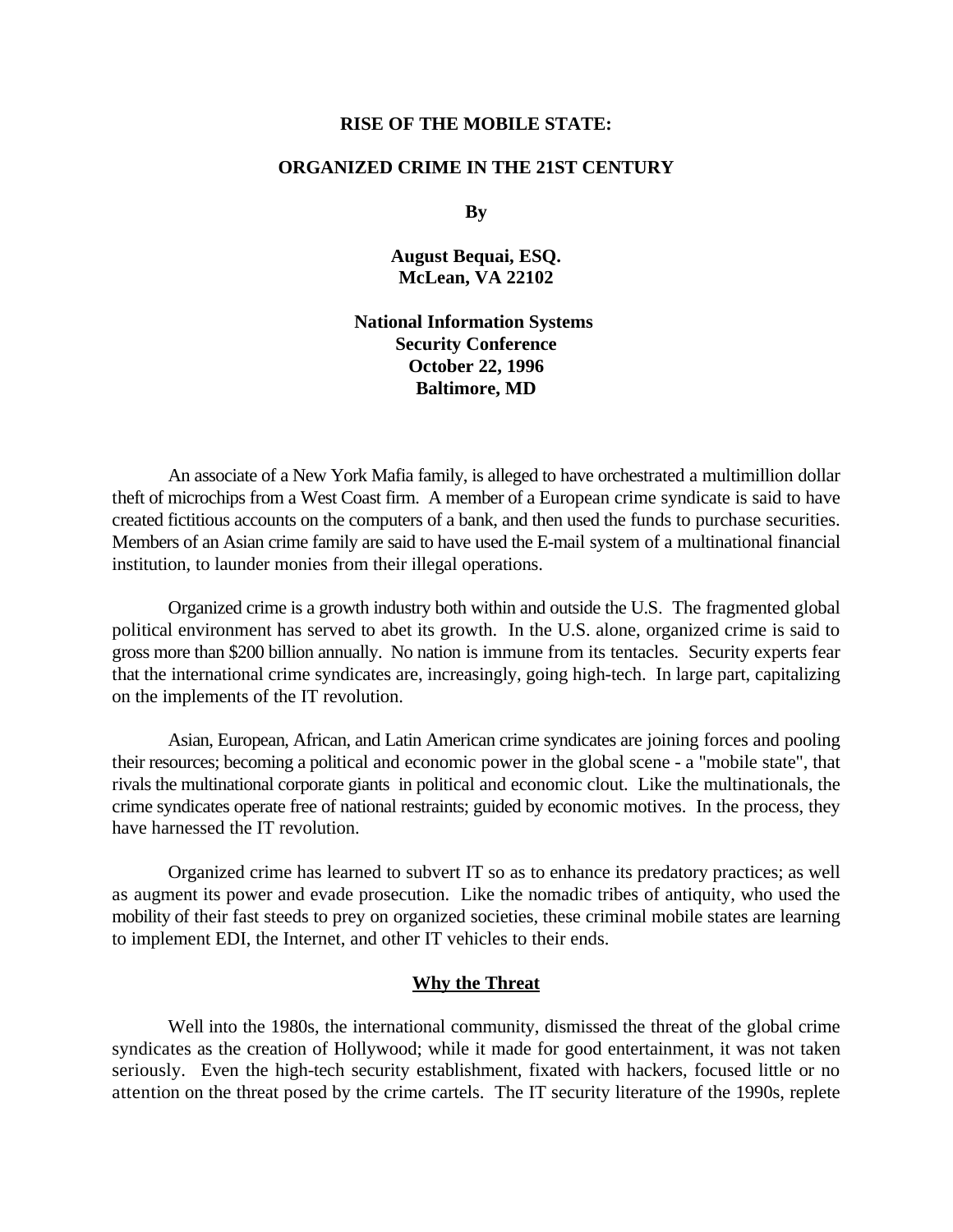with stories of cyber-crime and hackers, is noticeably devoid of any mention of organized crime; even a tangential one. The threat of syndicated crime in the IT environment, has been sublimated; nor have any efforts been made to study it.

The international crime syndicates have, historically, demonstrated an uncanny ability to employ the tools of technology in their arsenal. They have learned to adapt to their environment. The U.S. syndicates, and not the banks, made first extensive use of the wire services in the 1930s. The U.S. syndicates also employed, with success, the telephone, radio, air travel, and other technologies, to expand their operations over vast areas of North America. The growth of the U.S. Mafia in the 1930s can, in large part, be attributed to new technologies of that period. Its multibillion dollar gambling empire would not have been possible without the rise of telephonic communications. The Internet, should likewise, serve them well.

The crime syndicates have also demonstrated an ability to subvert both business and government. Blackmail, extortion and the threat of potential violence have been employed with noticeable success. In Italy, organized crime has even been able to topple governments; in Asia, the Triads and Yakuza helped their political allies gain political ascendancy. In Latin America, they have battled governments and left leaving revolutionary movements with success. They have demonstrated both the will and means to both survive and prevail.

But unfortunately, the international community has both neglected and underestimated the ability of the crime syndicates to employ the tools of IT in their illicit operations. While statesponsored terrorism and the antics of religious zealots capture the daily headlines, the multibillion dollar EFT transactions of the drug cartel go unnoticed.

While modern terrorists constitute a growing problem, the ability and willingness of the crime cartels to terrorize and cause havoc, should not be dismissed. The Columbian syndicates have long since laid such doubts to rest.

But organized crime, even more so than the modern terrorists, is attuned to subtle vulnerabilities of the body politic of the nation-state. For example -

- (1) The crime syndicates have been known to extort monies from businesses and governments, in return for security. For example, the Asian syndicates were successful in keeping the extreme Left at bay, in return for political favors; in Italy, the Mafia decimated the Sicilian Communist party, in return for immunity from prosecution.
- (2) The syndicates have had little difficulty in coercing bankers to assist them in their money-laundering activities; or to tap into the multibillion dollar pension funds of labor unions.
- (3) The syndicates have been known to join forces with political radicals, when it meets their needs; as well as severing those alliances when their needs dictate otherwise. Asia and Latin are replete with examples of the drug cartels establishing alliances of convenience.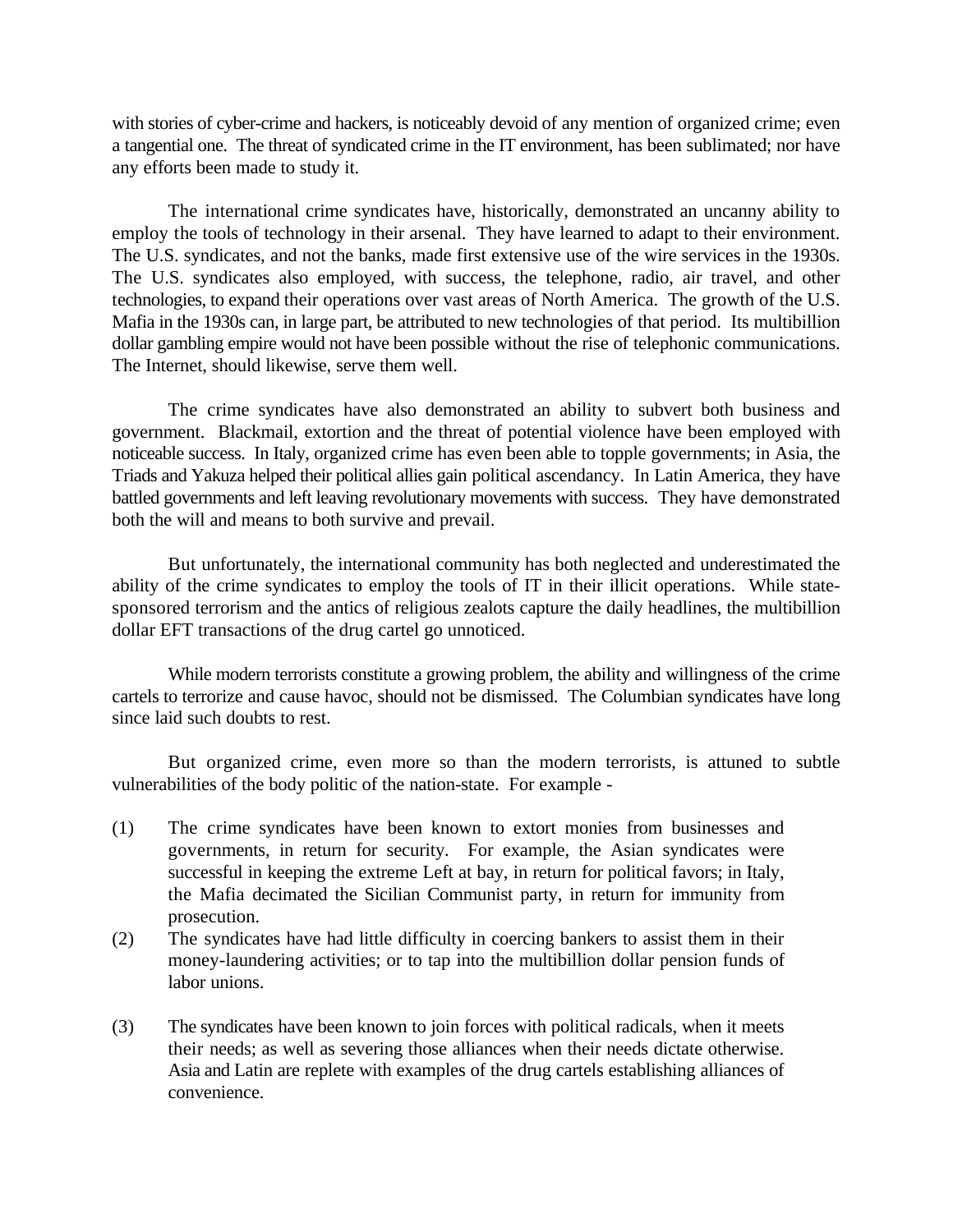(4) While the power base of the crime cartels is not based on geography, as is the case with the nation-state, they will exert control over defined territory when necessary. For example, the now defunct state of Herzeg Bosna served for a short period of time, as a haven for Balkan crime syndicates.

## **Exploiting the IT Revolution**

While the IT revolution has amply demonstrated its worth, unfortunately, the environment in which it operates, is far from idyllic. The potential for criminal abuse is very real. Transnational crime syndicates operate with impunity in the current environment; the international organizations that were established to curtail their activities, have failed to do so. The syndicates not only prey on the user community; but they have also learned to employ the implements of IT to expand and enhance their control over their expanding illicit operations. EFT and related electronic payment systems, have dramatically facilitated the transborder movement of syndicate money.

## **Structure of the Syndicate**

The very term syndicate or organized crime - these are frequently used interchangeably in the U.S., to denote organized criminal activity, as opposed to traditional street crime - evokes images of a handful of poorly educated individuals; from the lower strata of society, who meet secretly in dingy smoke-filled basements. Over the years, numerous efforts have been made in the U.S. and Europe to study and analyze the crime syndicates; the focus, however, has been on the European and U.S. Mafia groups. The Asian syndicates have largely escaped scrutiny. Hollywood continues to portray these groups as monoliths; dominated by chieftains of Mediterranean descent.

But organized crime is much more complex; as well as international in its operations. Crime syndicates permeate the societal fiber of every country. Some have their roots in Medieval History; evolving and adapting over the centuries. They go by different names - i.e., Yakuza, Triad, Camora, Mafia, Unione Corse, etc. - and exhibit diverse traits and modes of behavior. Some of them are historical rivals. But most of them share certain commonalities; among these -

- (1) Their basic structure and organization is largely feudal and highly decentralized; resembling the tribes and clans of the Medieval world, rather than the modern organizations that they prey on. Had they been monoliths, they would have proven easy to decapitate.
- (2) Their primary loyalty lies not with the nation-states from which they operate, but rather to the organization to which they belong; as well as its leadership.
- (3) Even the more sophisticated of the crime syndicates, idealizes the past; when civilization was less complex and simple. Post-industrial societies are viewed as decadent. The Yakuza, for example, look back fondly to the age of the Samurais; they view modern Japan with disdain.
- (4) While the syndicates pay lip-service to the idyllic past, they are driven by economic motives; selling their services to the highest bidder. For example, the Lebanese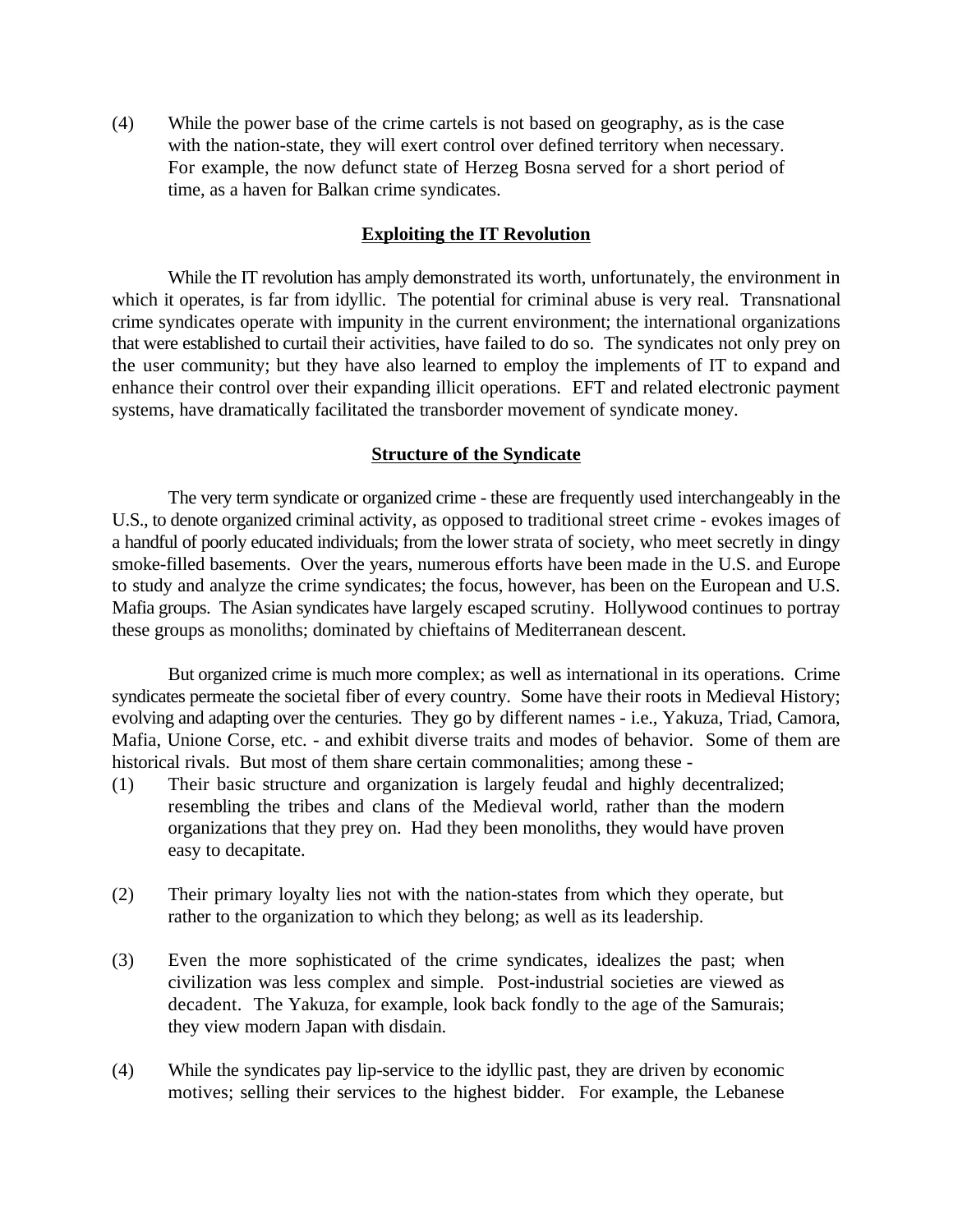syndicates, while paying lip-service to Islam, sell their services to Muslims and Christians alike.

- (5) The syndicate families are bound together largely by kinship and blood ties. They often share a similar tradition and culture; as well as loyalty to the group. The nationstate and its laws, are merely tolerated.
- (6) The international syndicates are mobile in nature; with associates in many geographic areas. For example, the Triad syndicates have associates in Asia, North America and Europe.

While the criminal syndicates of the Medieval period operated, within confined geographic areas - the result of limitations imposed on them by the primitive technologies of their era - those of the IT society, operate globally. They make widespread use of IT to communicate with each other; as well as free themselves of the constraints of the nation-state. The IT revolution has given them mobility.

## **The Turning Point**

Secret criminal societies have been with us since the dawn of civilization. They are the antithesis to organized government. The early twentieth century witnessed the rise and proliferation of criminal syndicates around the world; their expansion was abetted, in part, by the new technologies resulting from the industrial revolution. The urbanization of modern societies added fuel to their growth.

The turning point for the international syndicates came in the post-World War II period. Until then, the crime cartels had been fragmented, regional, and limited in their operations to specified geographic areas. The post-World War II period witnessed the rise of new technologies and proliferation of new communication systems. Television became a household fixture. Armed with these technologies, the syndicates began to make their appearance on the global scene as powers to be reckoned with.

The new syndicate leadership, reared in the high-tech environment, turned its attention to international commerce. The syndicates embraced the world of high-technology; unfortunately, law enforcement failed to keep abreast. The modern syndicates must be viewed as a fusion of modern technology and a feudal organizational structure. This serves to make them dangerous to the postindustrial society; as well as impervious to its law enforcement apparatus.

#### **Syndicates Embrace IT**

IT lends itself to three key areas of syndicate activity: first, it makes the detection and prosecution of their illicit activities more difficult; secondly, it creates new targets of opportunity for them in the high-tech sector; and thirdly, it enhances their ability to coordinate and manage their global operations. With regard to the first, the failure of police agencies the world over to stay abreast of the IT revolution, has made the prosecution of the syndicates much more difficult.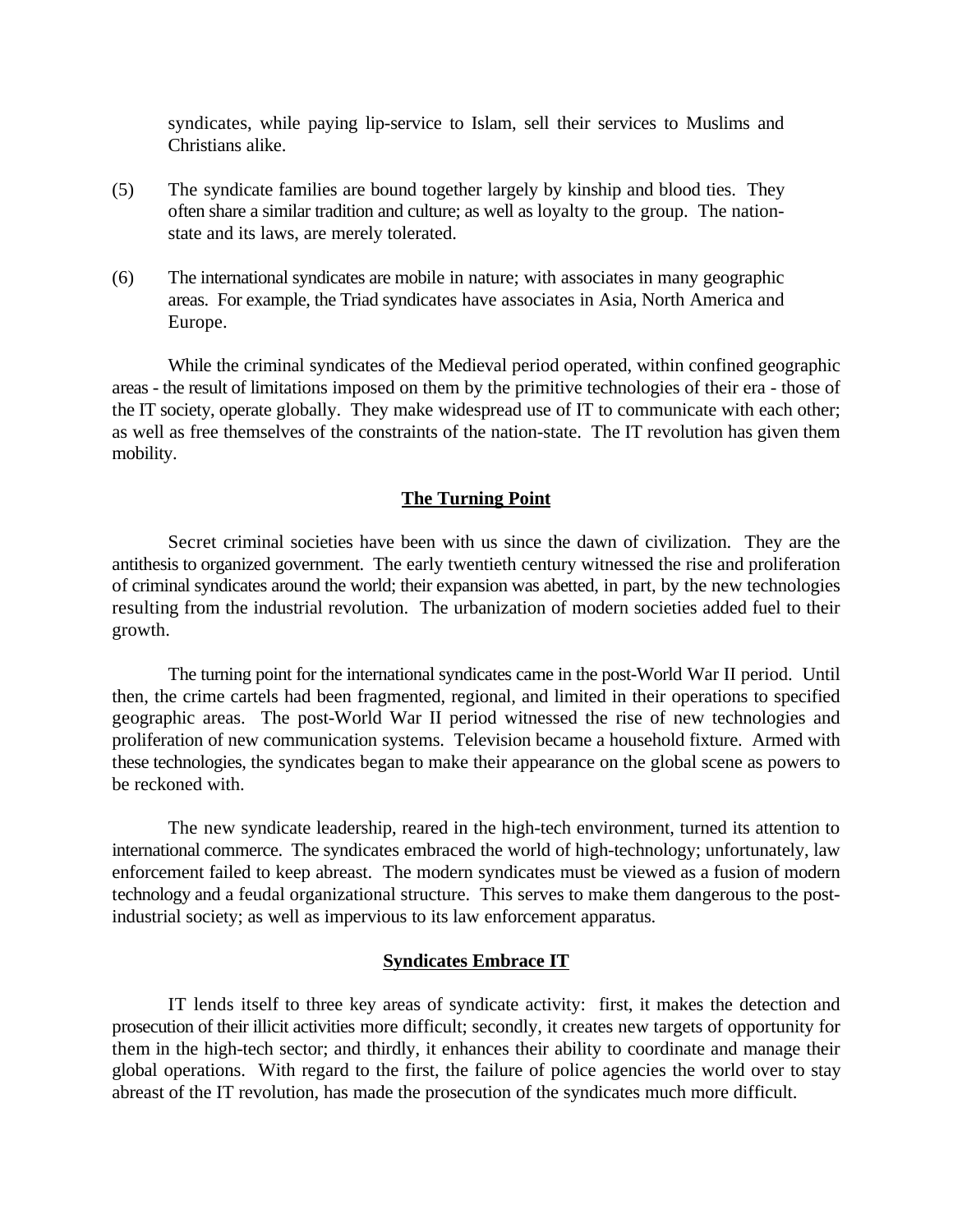Secondly, the IT revolution has opened new opportunities for the syndicates; i.e., computer/Email crimes, data thefts, computer sabotage, high-tech pornography, money laundering, and so forth. The third area, makes it possible for the syndicates to communicate by E-mail, EDI, and so on; it also serves to evidence their global mobility, and challenge the power of the nation-state.

## **High-Tech Crimes**

IT has facilitated the commission of high-tech crimes by the syndicates. It can be employed to commit sophisticated wire frauds, commodity swindles, embezzlements, and other crimes. The multimillion dollar high-tech assisted swindles in the world of international finance, amply evidence the power of IT as a vehicle for the syndicates.

The syndicate have, over the years, been heavily involved in the financial frauds area. Syndicate controlled financial institutions, have been used in sophisticated high-tech frauds; as well as money laundering operations. The syndicate has also demonstrated an ability to employ IT in other endeavors. To cite a few examples -

- o Data thefts
- o Computer frauds and sabotage
- o EFT crimes
- o Bankruptcy frauds
- o Insurance scams
- o Securities swindles
- o Real estate scams
- o Industrial espionage
- o Theft of pension funds
- o Payoff and kickback schemes
- o Trafficking in stolen property

The use of IT in frauds against the government has also proved inviting to the syndicates; for example -

- o Diversion of government funds
- o Government contract frauds
- o Theft of confidential data
- o Sabotage of information systems
- o Tax frauds

The potential for misuse of IT by the syndicates is real and serious. The ability of the syndicates to prey on the post-industrial society has increased with the IT revolution. The latter has made it more difficult to secure the nation-state from syndicate attacks. The failure of the nationstate to develop the requisite tools to combat syndicate activities, has proven of help to the latter.

## **Going Cashless**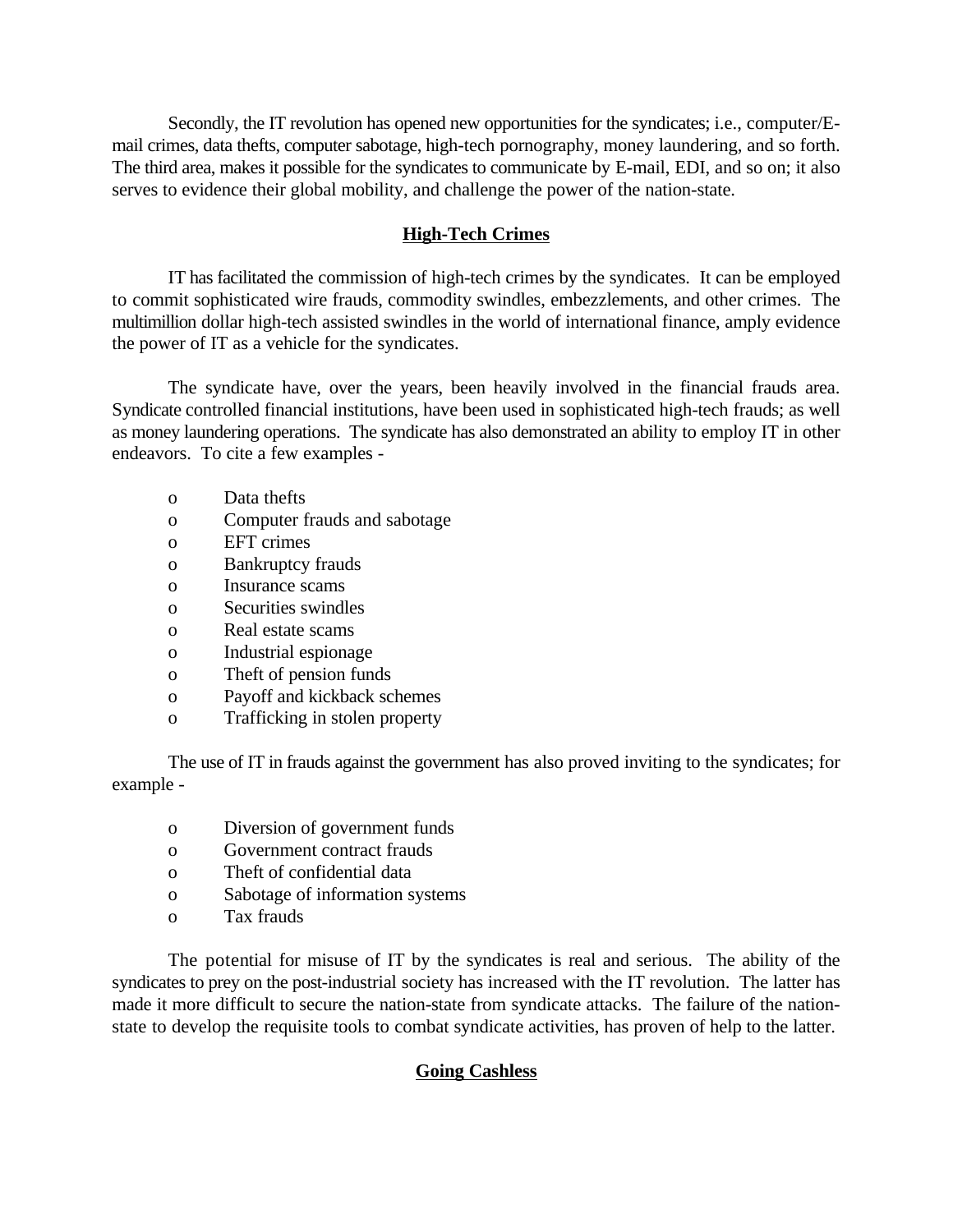The IT revolution has also prompted a revolution in the world of finance. Electronic payment systems now dominate international banking. Trillions of dollars are transferred by electronic means every hour. Efforts to secure these electronic systems from syndicate attack have fared ill.

Through the use of electronic banking systems, the syndicates can hide the billions of dollars that they collect from their drug trade and other illicit operations. IT has also provided the syndicates with necessary mobility to evade prosecution.

- (1) Extra-territorial activities by nation, aimed directly at the syndicates and their allies.
- (2) Mobile police forces, that can operate internationally.
- (3) IT safeguards to vend-off syndicated activities.

Aggressive steps need to also be taken by businesses to deter the illicit activities of the international syndicate. First and foremost, they need to enact security measures aimed at safeguarding their own IT systems. These should include -

(1) Securing databases from unauthorized access, deletions, alterations and/or manipulation.

# **Combatting the Mobile State**

Given their vast resources, the international crime syndicates pose a formidable challenge to the modern nation-state. Their mobility and transborder operations, hamper the traditional efforts of the nation-state to curtail their operations. Both international cooperation and programs are needed to deter and contain syndicate activities. These should include -

- o International mobile police forces that can traverse frontiers.
- o Treaties aimed at attacking the financial power bases of the syndicates.
- o Training for law enforcement agencies, in the detection, investigation, and prosecution of syndicate IT crimes.
- o Security measures for international networks, databases, EDI, E-mail, EFT, and related technologies.
- o Enhanced security awareness for both private and public officials.
- o Laws specifically directed at facilitating the prosecution of syndicate criminal activities.

# **Summary**